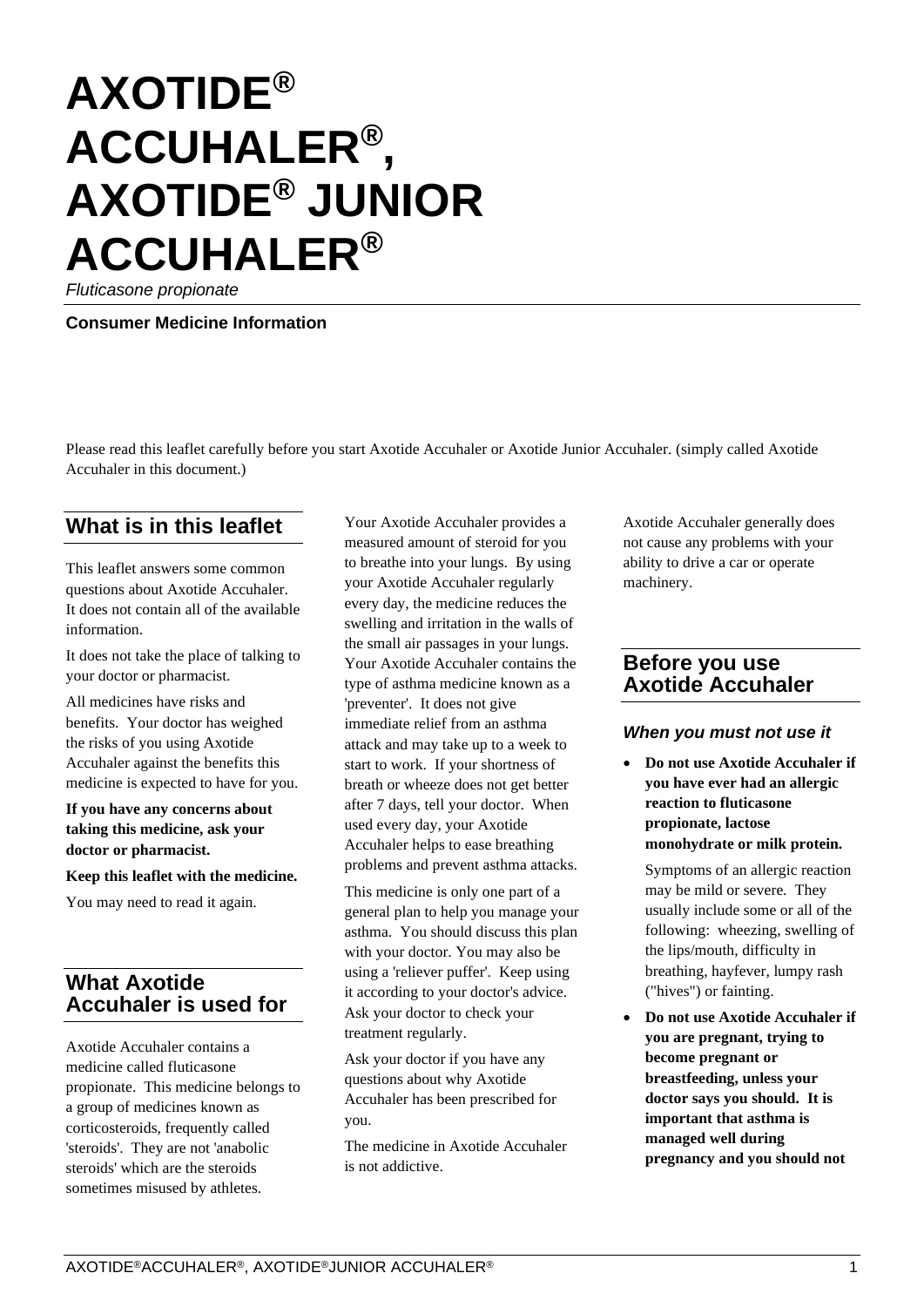#### **stop your medicine without asking your doctor.**

Your doctor will discuss the risks and benefits of using Axotide Accuhaler if you are pregnant or breastfeeding.

• **Do not use Axotide Accuhaler after the expiry date (EXP) printed on the pack.**

If you use it after the expiry date has passed, it may not work as well.

• **Do not use Axotide Accuhaler if the packaging is torn or shows signs of tampering.**

**If you're not sure whether you should be using Axotide Accuhaler, talk to your doctor.**

#### *Before you start to use it*

**You must tell your doctor if:**

- **you are taking other steroid medicines by mouth or inhalation. If you are already taking steroid tablets, you should carry a warning card about needing extra oral steroids during periods of stress eg. worsening asthma attacks, chest infections, surgery, trauma and other major illnesses occurring at the same time. Discuss this with your doctor.**
- **you have ever had to stop taking other asthma medicines.**
- **you have tuberculosis (TB) of the lung or other long term lung infection.**
- **you are allergic to foods, dyes, preservatives or any other medicines.**

## *Taking other medicines*

**Tell your doctor if you are taking any other medicines, including medicines you buy without a prescription from a pharmacy, supermarket or health food shop.**

Some medicines may affect the way others work. For example, medicines like ketoconazole, used to treat

fungal infection, and ritonavir used to treat HIV infection, may affect how Axotide Accuhaler works. If you are taking these medicines, consult your doctor or pharmacist who will advise on what you should do.

# **How to use Axotide Accuhaler**

#### *How to use it*

Remember that the medicine in your Axotide Accuhaler is taken by inhalation only.

You will find the instructions on how to use your Axotide Accuhaler in the pack. Follow the instructions carefully.

## *How much to use*

The pharmacist's label will usually tell you how many inhalations and how often to use your Axotide Accuhaler. If you are not sure, ask your doctor or pharmacist.

For adults: The usual dose is in the range of 100 to 1000 micrograms twice daily.

For children: The usual dose is in the range of 50 to 100 micrograms twice daily.

Your doctor will decide what dose you should take, how often you should take it, and what strength of Axotide Accuhaler you should use.

You should visit your doctor or pharmacist regularly to check that you are using your Axotide Accuhaler in the right way. If you are not breathing the medicine in correctly, the medicine may not be helping you as much as it could.

#### *When not to use it*

Do not use your Axotide Accuhaler to treat a sudden attack of breathlessness. You will need a different kind of medicine called a 'reliever' which your doctor will have told you to take.

## *How long to use it*

You must use your Axotide Accuhaler every day. Do not stop using it, even if you feel better, unless your doctor tells you.

## *If you forget to use it*

**You must use your Axotide Accuhaler every day. If you forget to take a dose, do not worry. Just take the next dose when it is due.**

**Do not take a double dose to make up for the dose that you missed.**

**If you become wheezy or feel tight in the chest before the next dose is due, use a 'reliever puffer' in the usual way. You should get relief from your 'reliever puffer' within a few minutes.**

## *If you have used too much (overdose)*

**Immediately telephone your doctor or Poisons Information Centre (telephone 131126) for advice, if you think you may have taken too much of your medicine, even if there are no signs of discomfort or poisoning. You may need urgent medical attention.**

**Keep telephone numbers for these places handy.**

**If you are not sure what to do, contact your doctor or pharmacist.**

# **While you are using Axotide Accuhaler**

## *Things you must do*

**Tell your doctor or pharmacist that you are using Axotide Accuhaler if you are about to be started on any new medicines.**

**If you have to go into hospital for an operation, take your Axotide Accuhaler with you and tell the doctor what medicine(s) you are taking.**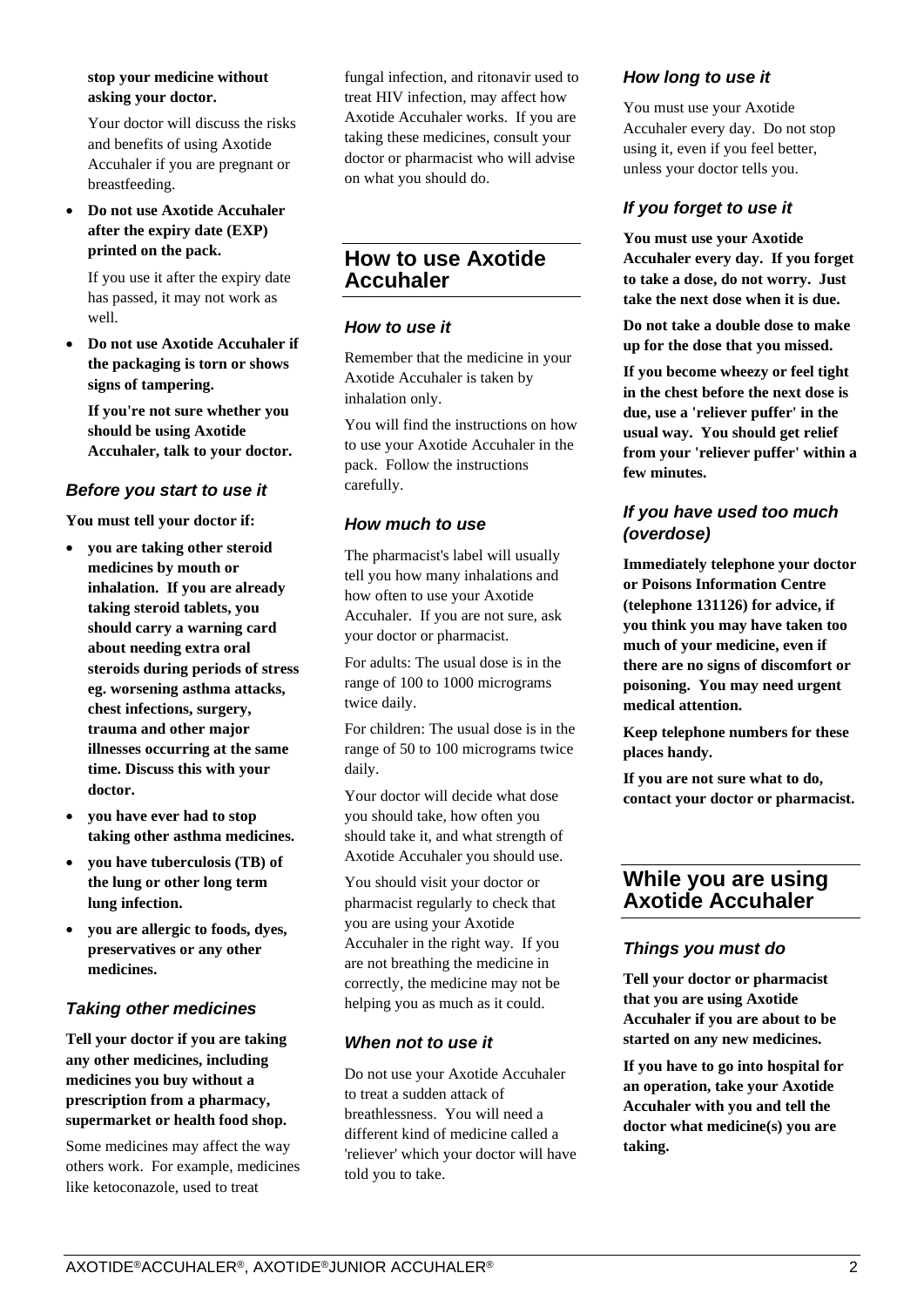**Tell your doctor if you become pregnant or are trying to become pregnant.**

**Tell your doctor if, for any reason, you have not taken your medicine exactly as prescribed.**

Otherwise, your doctor may think that your medicine was not effective and change your treatment unnecessarily.

#### *Things you must not do*

**Do not stop using Axotide Accuhaler, or change the dose without first checking with your doctor.**

**Do not give this medicine to anyone else, even if their symptoms seem similar to yours.**

**Do not use Axotide Accuhaler to treat any other complaints unless your doctor says to.**

# **If your Axotide Accuhaler does not have the usual effect**

If your chest condition gets worse, tell your doctor. Your doctor may tell you to take extra puffs of your Axotide Accuhaler or add another medicine (such as a 'reliever puffer') to your treatment.

**IMPORTANT: IF YOUR BREATHING SUDDENLY BECOMES MORE DIFFICULT JUST AFTER YOU HAVE USED YOUR AXOTIDE ACCUHALER, YOU WILL NEED TO USE A 'RELIEVER PUFFER' AND TELL YOUR DOCTOR IMMEDIATELY.**

Tell your doctor as soon as possible if:

- your 'reliever puffer' does not help your breathing as much as usual
- the effect of your 'reliever puffer' does not last as long as usual

• you need more puffs of your 'reliever puffer' than usual to get relief.

# **Side-Effects**

**Check with your doctor as soon as possible if you have any problems while using Axotide Accuhaler, even if you do not think the problems are connected with the medicine or are not listed in this leaflet.**

Like other medicines, Axotide Accuhaler can cause some sideeffects. If they occur, they are most likely to be minor and temporary. However, some may be serious and need medical attention.

The most commonly reported sideeffects are:

- a sore throat or tongue. This may be due to 'thrush' (candida infection)
- hoarseness or throat irritation

#### **Tell your doctor or pharmacist immediately if you notice any of these signs.**

For these, it may be helpful to rinse your mouth with water and spit it out after using your Axotide Accuhaler. Your doctor may prescribe treatment for the 'thrush' in your mouth while you continue to use your Axotide Accuhaler.

It is possible that some people, particularly those taking higher doses of Axotide Accuhaler for a long time, may rarely suffer from the following side effects:

- rounded face
- loss of bone density
- eye problems (eg. cataract, glaucoma)
- slowing of growth in children. It is unclear what, if any, difference this makes to their final height
- Soreness in the oesophagus.

Taking high doses of steroids for a long time this could affect the

adrenal glands, which make the body's own steroid. Your doctor may do tests to check how the adrenal glands are working. Your doctor will be able to answer any questions you may have.

It is important that:

- treatment with Axotide Accuhaler should not be stopped suddenly
- all doctors treating you are aware that you are on inhaled steroids. If your body is stressed by, for example, severe infection, surgical operation, an accident etc, you may need steroid tablets or injections for a time.

Very rarely the person taking the medicine may feel anxious, have disturbed sleep or notice increased irritability (mainly in children).

There may be an increase in the amount of sugar (glucose) in your blood. If you have diabetes, more frequent blood sugar monitoring and possibly adjustment of your usual diabetes treatment may be required.

If you feel unwell in any other way or have any symptoms that you do not understand, you should ask your doctor immediately.

**Ask your doctor or pharmacist to answer any questions you may have.**

**If you think you are having an allergic reaction to Axotide Accuhaler, tell your doctor immediately or go to the casualty department at your nearest hospital. Symptoms usually include some or all of the following:**

- **wheezing**
- **swelling of the lips/mouth, tongue or throat**
- **difficulty in breathing**
- **hay fever**
- **lumpy rash ("hives")**
- **fainting**

This is not a complete list of all possible side-effects. Others may